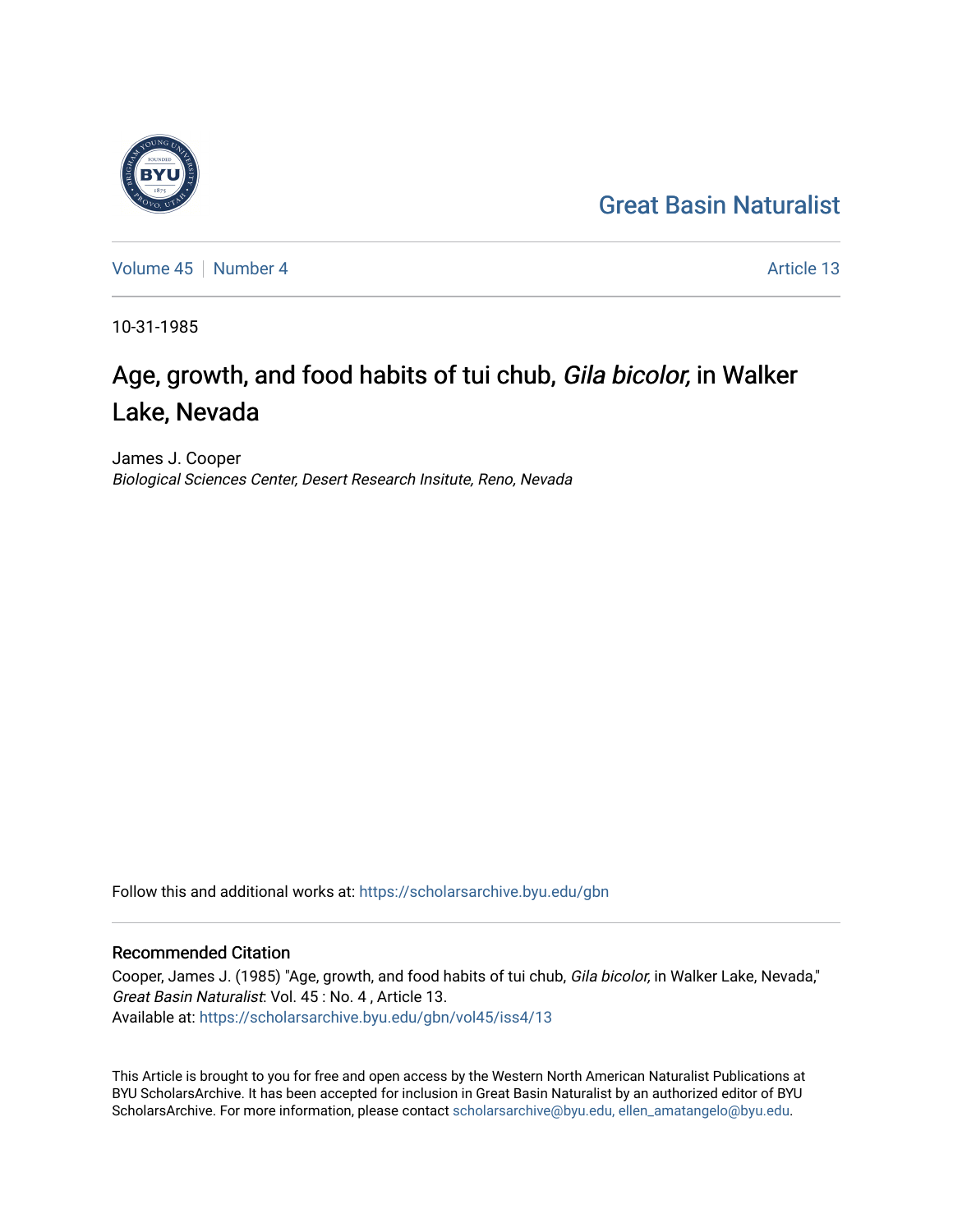#### AGE, GROWTH, AND FOOD HABITS OFTUI CHUB, GILA BICOLOR, IN WALKER LAKE, NEVADA

#### James J. Cooper<sup>1</sup>

Abstract. —At Walker Lake, Nevada, tui chub were collected 1975-1977 for analysis of age, growth rate, and food habits. The fork length (FL)-scale radius (SR) relationship was linear and described by the equation  $FL = 4.44 + 3.17$ (SR). Age I, II, III, and IV chub were <sup>1</sup> 16, 176, 218, and <sup>242</sup> mm fork length, respectively. Ma.ximum longevity was six years. The length weight relationship was defined by the log transformed linear equation log weight = -4.65 + 2.93 (log FL). Chub collected from pelagic regions ate mostly zooplankton, whereas chub collected from littoral areas had <sup>a</sup> diet of zooplankton and benthic organisms.

Tui chub, Gila bicolor, is the most abundant of the three species of fish currently found in Walker Lake, Nevada. It is common to the Walker, Carson, Truckee, and Humboldt river systems of the Lahontan basin (La Rivers 1962). Various subspecies of tui chub occur in other endorheic basins in the drainages of pluvial lakes Railroad, Toiyabe, and Dixie, and lakes in the White Mountains in west central Nevada. Other forms occupy lake basins in California, southeastern Oregon, and southeastern Washington (Hubbs et al. 1974). In Walker Lake tui chub are an important component of the ecosystem bioenergetics and are preyed upon heavily by the piscivorous Lahontan cutthroat trout, Sahno clarki henshawi (Cooper and Koch, 1984). The vast number of fish-eating birds that annually visit the lake are also predators of tui chub.

Most of the life history information reported in the literature for the Lahontan form of tui chub has been collected from Eagle Lake, California, and Pyramid Lake, Nevada. Kucera (1978) and Kennedy (1983) studied the reproductive biology and growth of Pyramid Lake tui chub. Kimsey (1954) described the life history of the Eagle Lake tui chub population. Cooper (1978, 1982), working on Walker Lake, described various aspects of tui chub life history. Notes on the species can be found in other articles (Snvder 1917, La Rivers 1962, Vigg 1978, 1980, 1981, Galatetal. 1981, Galat and Vucinich 1983a, 1983b). The objectives of this study are to present data on the age, growth rate, and diet of tui chub from Walker Lake.

#### **STUDY AREA**

Walker Lake, a remnant of pluvial Lake Lahontan, is in west central Nevada 209 km southeast of Reno. The lake has a surface area of 15,000 ha, is 25 km long and 9 km wide, and has <sup>a</sup> maximum and mean depth of 33 and 20 m, respectively. It is the second largest remnant of Lake Lahontan. The lake's drainage basin isendorheic and receives water from the eastern Sierra Nevada via the Walker River. Because Walker is a terminal lake, it has a relatively high total dissolved solids (TDS) content of 12,500 mg/1 that has increased rapidly in historic times. During the past 45 years the lake has had an average increase in TDS of 152 mg/1 per year, and the cutthroat trout sport fishery appears to be in jeopardy. The primary factor responsible for the increasing salinity has been surface evaporation exceeding tributary inflow; since 1915 the lake's elevation has dropped at an average rate of 0.58 m per year (Cooper and Koch, 1984). Agricultural and ur ban diversion of the Walker River is hastening desiccation of the lake.

#### **METHODS**

The scale method was used to analyze the age of tui chub at various sizes (Ricker I97I, Everhart et al. 1975). Scales were taken from the left side of the body above the lateral line and below the dorsal fin. In the laboratory scales were placed between two plastic slides and run through a roller press to form an impression. Scales were read using an Eber-

<sup>&</sup>lt;sup>1</sup>Biological Sciences Center, Desert Research Institute, Box 60220, Reno, Nevada 59506 Present address. Nevada Division of Environmental Protection, 201 South Fall Street, Carson City, Nevada 89710.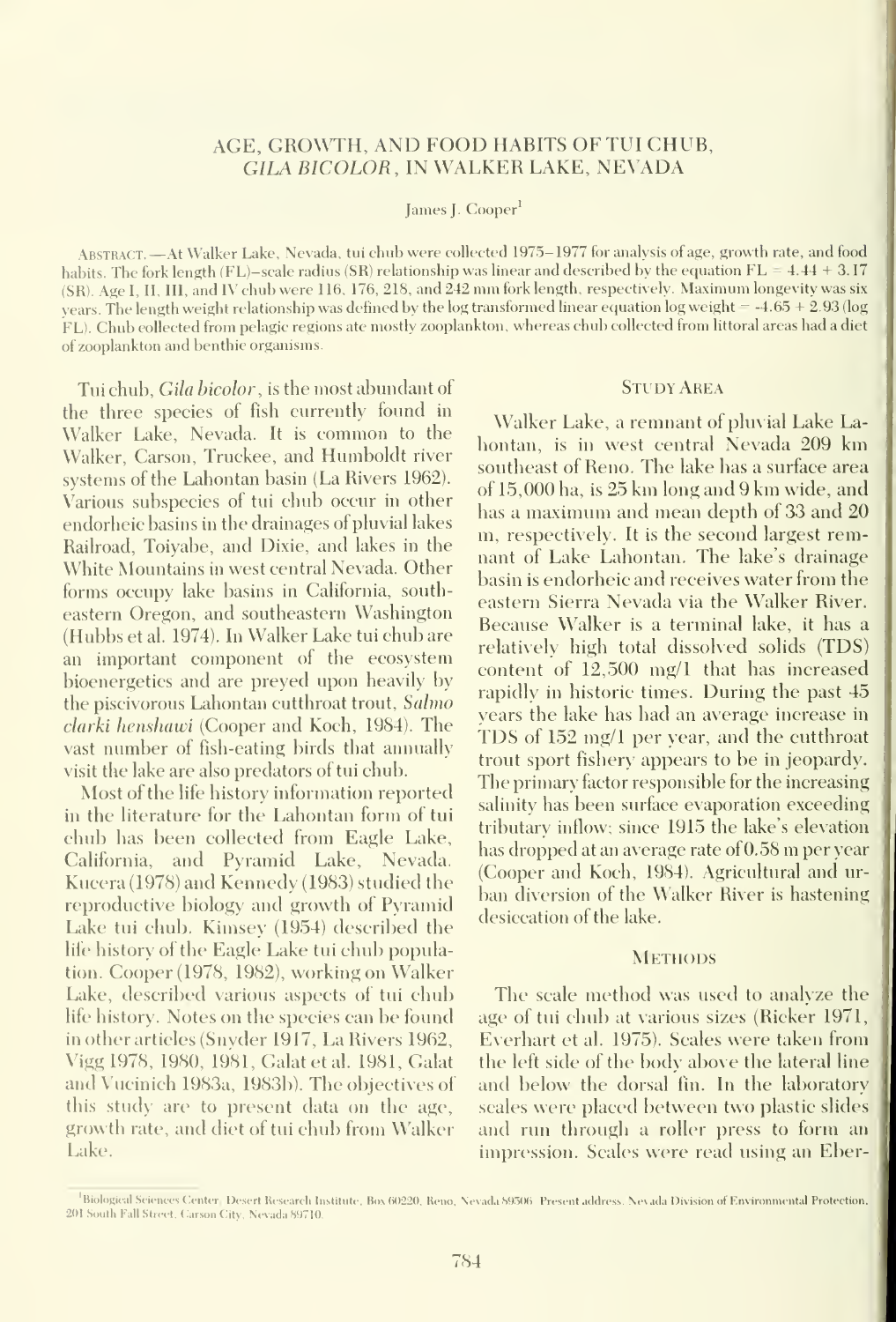| Age<br>class                                         | No. of         |                          |                   |                 |           |
|------------------------------------------------------|----------------|--------------------------|-------------------|-----------------|-----------|
|                                                      | fish           |                          | Ω                 |                 |           |
| П<br>$\overline{\mathfrak{m}}$<br>IV                 | 46<br>16<br>31 | 113<br>124<br>117<br>111 | 187<br>172<br>165 | 220<br>21.4     | 242       |
| Grand mean<br>Increments of growth<br>Number of fish |                | 116<br>116<br>101        | 176<br>60<br>55   | 218<br>42<br>39 | 242<br>24 |

Table 1. Mean calculated fork length and moan cakiiiati-d annual growth increments for tui chub collected June-November 1976, Walker Lake, Nevada.

bach microprojector and the distance from the focus to each annulus and from the focus to the scale radius recorded. All age and growth calculations were performed using the computer program SHAD II (Nelson 1976).

Stomach contents were analyzed two ways: percent occurrence and percent composition. In the former the number of stomachs in which each item occurred was recorded and expressed as a percentage of the total number examined. In the second method a representative sample of a stomach content was placed in a Sedgewick Rafter counting chamber and strip counts made of individual food items at 40X magnification. Percent composition of each food item identified in the counts were calculated for the total sample. Comparisons were made between the feeding habits of fish collected from pelagic surface (midlake) areas versus collections from littoral  $(< 5 \,\mathrm{m})$  regions of the lake. Tui chub stomachs appear as an enlargement in the anterior portion of the digestive tract, and it was at this point the contents were removed for food analysis. Fish were collected using multipaneled experimental gill nets with meshes of 3.8, 5.1, 6.4, 7.6, 8.9, and 10.2 cm stretched mesh measure. A more complete description of the methods is given in Cooper (1978).

#### **RESULTS AND DISCUSSION**

#### Age and Growth

Scale samples from 101 tui chub were examined for age and growth determinations. The fork length (FL) - scale radius (SR X 24) relationship was linear (Fig. 1) and described by the regression equation  $FL = 4.44 + 3.17$  $(SR)$  ( $r = 0.93$ ). Scale formation begins to occur in Walker Lake tui chub between 25 and



**SCALE RADIUS (mm 24X)** 

Figure 1. Fork length-scale radius relationship for Walker Lake, Nevada, tui chub.

30 mm in length. Kimsey (1954) reported that scale formation occurred in tui chub from Eagle Lake, California, when the fry reached 20 to 25 mm in length.

Annual growth of tui chub were analyzed from summer hatch to four years (Table 1). The major growth in length is achieved during the first year of life. Young of the year chub captured in late August at approximately 2 to 3 months of age ranged in length from 72 to 115 mm and averaged 91 mm. Kucera et al. (1978) reported that by two months of age Pyramid Lake chub were 48 mm long and by September had attained a length of 122 mm. Eagle Lake young of the year only reach a length of 22–41 mm by September (Kimsey 1954). Following this rapid growth during the first year of life, annual growth increments become progressively smaller.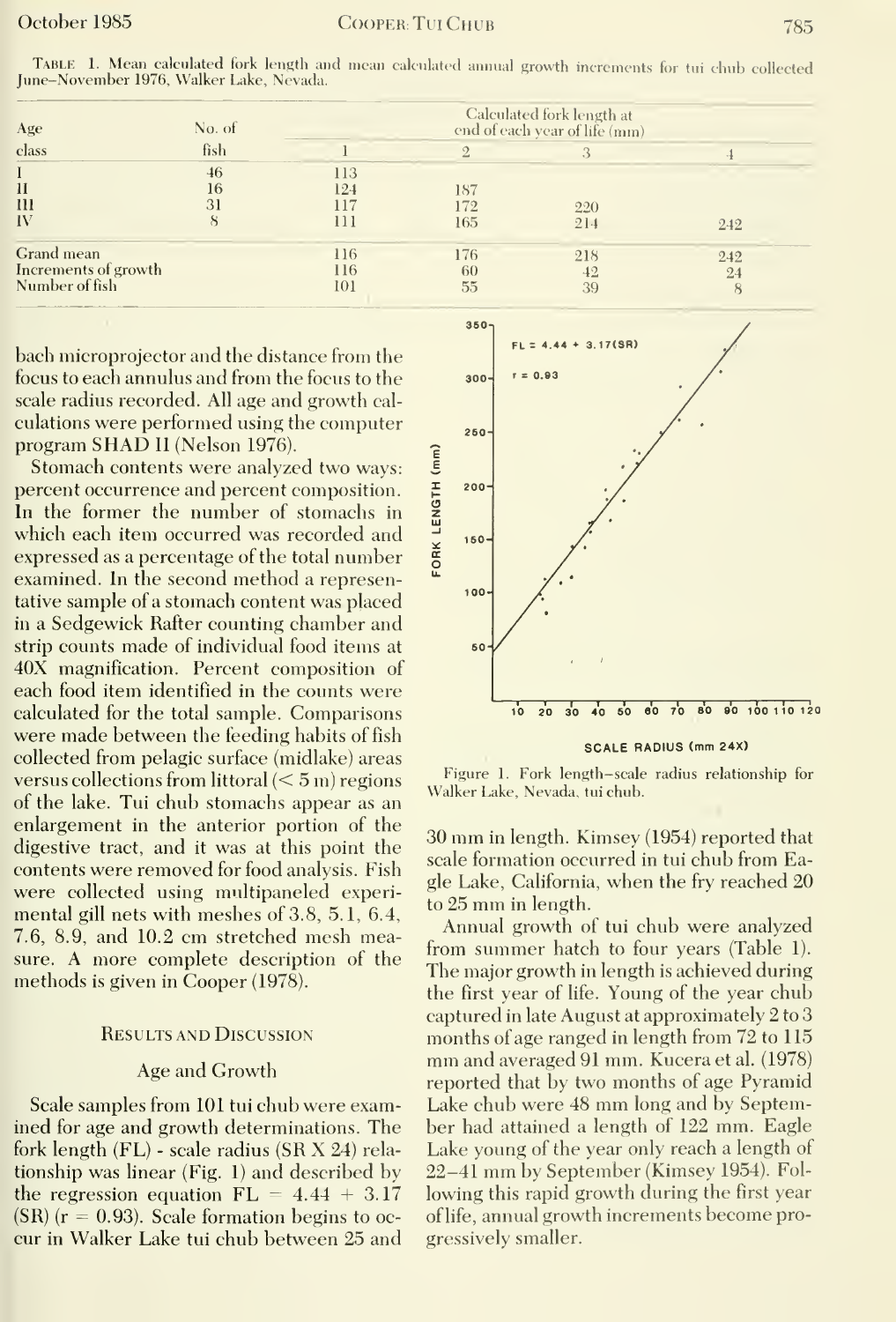|                                | Fork length at end of<br>each year of life (mm) |     |     |     |                        |  |
|--------------------------------|-------------------------------------------------|-----|-----|-----|------------------------|--|
| Location                       |                                                 |     |     |     | Reference              |  |
| Walker Lake, Nevada            | 116                                             | 176 | 218 | 242 | This study             |  |
| Pyramid Lake, Nevada           | 123                                             | 172 | 215 | 259 | Kucera et al. (1978)   |  |
| Eagle Lake, California*        | 74                                              | 125 | 187 | 242 | <b>Kimsey</b> (1954)   |  |
| Big Sage Reservoir, California | 58                                              | 103 | 140 | 157 | Kimsey and Bell (1955) |  |
| East Lake, Oregon              | 43                                              | 75  | 114 | 149 | Bird (1975)            |  |

Table 2. Tui chub growth rates in five selected waterbodies.

\* Standard length converted to fork length by a factor of 1.12



Figure 2. Length-weight relationship for Walker Lake, Nevada, tui chub.

Maximum growth at an immature age can be explained by the fact that this age group does not contend with reproduction and thus all energy is expended in growth. Furthermore, maximum growth in length at an early age with a subsequent decline could be advantageous because most Lahontan cutthroat trout can only ingest smaller sized chub.

Growth rates of tui chub in Walker and Pyramid lakes are higher than other nonterminal lakes (Table 2). First-year growth in the two terminal lakes is over three times that of the relatively unproductive, high elevation East Lake, Oregon (Bird 1975). Eagle Lake chub exhibit slow growth their first year but by year IV are the same size as Pyramid and Walker fish. This too may be related to the lake's trophic state because Walker and Pyramid are the more productive (Huntsinger and Maslin 1976, Cooper and Koch 1984, Galat et al. 1981). Temperature may also be a factor because winter temperatures are about 6 C warmer in Pyramid and Walker, which do not experience ice cover.

Longevity of tui chub from Walker Lake is probably near four or five years of age. Maximum age of 102 fish collected for age examination was one six-year-old individual. This is similar to data collected from Pyramid Lake, where a sample size of 322 produced six age five, one age six, and one age seven (Kucera et al. 1978).

The length-weight relationship can best be described by the linear log transformed equation  $\log W = -4.65 + 2.93$  (log FL), where W = weight in grams and  $FL =$  fork length in millimeters (Fig. 2). Chub used for lengthweight analysis ranged in size from 72 to 324 mm in length and 6.3 to 636.8 g in weight. The largest individual caught was a female (324 mm, 636.8 g) that had a young-of-the-year tui chub in its stomach.

Walker tui chub are heavier in weight per unit length than Pyramid chub (Kucera et al. 1978), although there was only a slight difference in length at any given age. This was corroborated by the higher mean coefficient of condition  $(K)$  of Walker  $(1.51)$  versus Pyramid (1.31) fish. Kimsey (1954) reported a mean K value of Eagle Lake tui chub of 1.92. the highest of all three lakes.

#### Food

Food items identified from 103 stomachs revealed Walker Lake tui chub to be omnivorous and highly opportunistic. Zooplankton was the most important item in the diet of chub captured in pelagic water by both occurrence  $(97.4\%)$  and composition  $(94.4\%)$  (Table 3). Fish captured in littoral regions also fed on zooplankton but took significant quantities of benthic material. The attached alga (Clad*ophora*), Chironomidae larvae, and the gammarid Hyalella azteca were evidence of benthic feeding activity in the littoral catch. Zooplankton were the most important organ-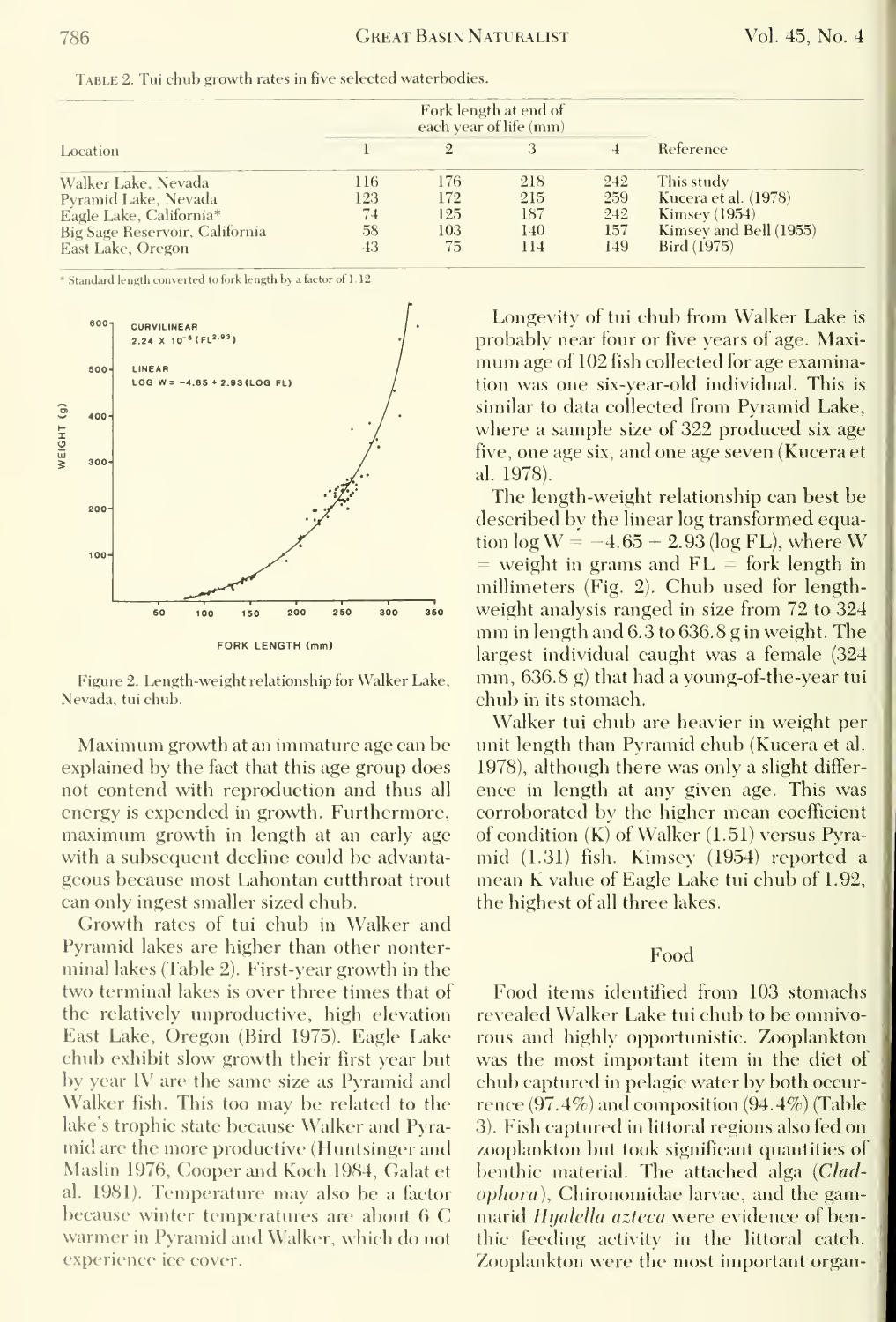|  |  | $\sqrt{2}$ |
|--|--|------------|
|  |  |            |
|  |  |            |

| <b>TABLE 3. Food of tul chub by percent frequency of occurrence and percent gut composition collected from two</b> |  |  |  |  |
|--------------------------------------------------------------------------------------------------------------------|--|--|--|--|
| habitats in Walker Lake, Nevada, in 1976 and 1977*.                                                                |  |  |  |  |

|                                                              | Occurrence % | Composition %    |          |          |
|--------------------------------------------------------------|--------------|------------------|----------|----------|
| Food item                                                    | Pelagie      | Littoral         | Pelagic  | Littoral |
| Zooplankton                                                  | 97.4         | 63.9             | 94.4     | 30.6     |
| Cladophora sp.                                               | 10.3         | 88.5             | 2.5      | 44.5     |
| Chironomidae                                                 | 5.1          | 29.5             | 0.5      | 12.9     |
| Hyalella azteca                                              | $\theta$     | $\Omega$         | 0        | 2.9      |
| Bottom substrate                                             | $\Omega$     | 27.9             | $\theta$ | 9.1      |
| Gila bicolor                                                 | 2.6          | $\left( \right)$ | 2.6      | $\theta$ |
| the property of the control of the control of the control of |              |                  |          |          |

\* Pełagic  $n = 4I$ Littoral  $n - 62$ 

isms in the diet of these fish, probably due to the small amount of littoral habitat in Walker Lake.

These findings are consistent with the literature in categorizing tui chub as opportunistic omnivores (Kimsey 1954, La Rivers 1962, Bird 1975, Langdon 1979, Galat and Vucinich 1983b), although the data suggest zooplankton may be more important in the diet of Walker Lake fish. Gill raker counts of Walker chub indicate an abundance of the fine-rakered *pectinifer* form, with only a small representation of an intermediate between pectinifer and the course-rakered obesa form (Cooper 1978, Vigg and Cooper, unpublished data). In Pyramid Lake both forms are abundant and exhibit differences in feeding behavior (Langdon 1979, Galat and Vucinich 1983a); fine-rakered chub consume more zooplankton and course-rakered chub more macroinvertebrates. However, as in this study, Langdon  $(1979)$  found little similarity in the diet of pectinifer sampled at the surface and bottom. It seems that *obesa* is more dependent on a bottom-feeding strategy than *pectinifer* is on pelagic feeding. This theory is supported by Pyramid Lake data showing that only pectinifer are found in open water, but both forms can be caught inshore on the bottom (Vigg 1978, Langdon 1979). Although there is little gill raker variation in Walker Lake chub, for whatever reason, *pectinifer* appear to have successfully filled the trophic niche unoccupied by obesa. When compared to lakes supporting obesa populations, Walker chub are, in general, feeding on the same food items and can modify their feeding strategy in accordance with food availability. This suggests that feeding strategy in lentic Great Basin chub populations may be just as dependent on behavioral and ecological characters as it is on morphological variation.

#### **LITERATURE CITED**

- BIRD, F. H. 1975. Biology of the blue and tui chubs in East and Paulina lakes, Oregon. Unpublished thesis. Oregon State University, Corvallis, Oregon. 165 pp.
- COOPER, J. J. 1978. Contributions to the life history of the Lahontan tui chub, Gila bicolor, in Walker Lake, Nevada. Unpublished thesis. University of Nevada, Reno. 89 pp.
- 1982. Observations of the reproduction and embrvology of the Lahontan tui chub. Gila bicolor, in Walker Lake, Nevada. Great Basin Nat.  $42:60 - 64.$
- COOPER, J. J. AND D. L. KOCH. 1984. Limnology of a desertic terminal lake, Walker Lake, Nevada. Hydrobiologia 118:275-292.
- EVERHART. H. W., A. W. EIPPER, AND W. D. YOUNGS. 1975. Principles of fishery science. Comstock Publ. Assoc., Cornell University Press. 288 pp.
- GALAT, D. L., E. L. LIDER, S. VIGG, AND S. R. ROBERTSON 1981. Limnology of a large, deep, North American terminal lake, Pyramid Lake, Nevada, USA. Hydrobiologia. 82:281-317.
- GALAT. D. L. AND N. VUCINICH. 1983a. Food partitioning between young of the year of two sympatric tui Trans. Amer. Fish. Soc. chub morphs. 112:486-497.
- 1983b. Food of larval tui chubs, Gila bicolor, in Pyramid Lake, Nevada. Great Basin Nat.  $43:175 - 178.$
- HUBBS, C. L., R. R. MILLER, AND L. C. HUBBS. 1974. Hydrographic history of relict fishes of the northcentral Great Basin. California Acad. Sci. Memoirs  $7:1 - 259.$
- HUNTSINGER, K. R., AND P. E. MASLIN. 1976. Contribution of phytoplankton, periphyton, and macrophytes to primary production in Eagle Lake, California. California Fish and Game J. 62:187-194.
- KENNEDY, J. L. 1983. Seasonal growth of the tui chub, Gila bicolor, in Pyramid Lake, Nevada. Great Basin Nat. 43:713-716.